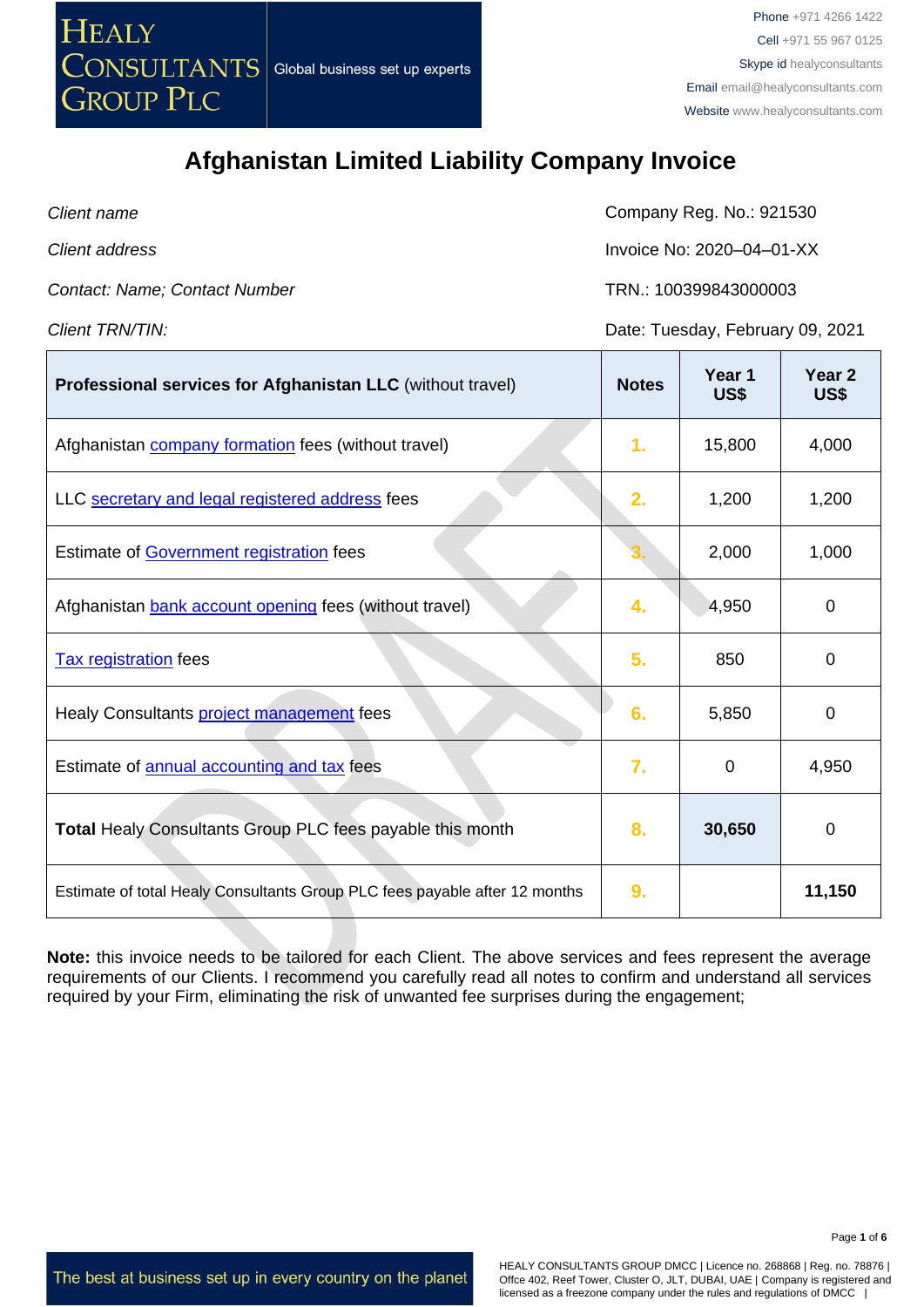

#### *Notes to invoice above*

**1.** Healy Consultants Group PLC fees to efficiently and effectively complete Afghanistan LLC registration within [seven weeks \(click link\)](http://www.healyconsultants.com/afghanistan-company-registration/fees-timelines/#timelines) by **i)** reserving a company name with [Ministry of Industry and Commerce](https://moci.gov.af/) (MOIC); **ii)** settling our accountant and lawyer fees **iii)** preparing a high quality company incorporation application for MOIC and **iv)** choosing and securing the required regulatory license from the [Afghanistan](https://investinafghanistan.af/about-aisa/)  [Investment Support Agency](https://investinafghanistan.af/about-aisa/) (AISA);

All [engagement fees](http://www.healyconsultants.com/company-registration-fees/) (click link) are agreed and paid up front and agree to the fees published on our country web pages. Consequently, there are no hidden fees, surprises or ambushes throughout the engagement. All engagement deadlines are agreed up front in the form of a [detailed project plan,](http://www.healyconsultants.com/index-important-links/example-project-plan/) mapping out [deliverables](http://www.healyconsultants.com/deliverables-to-our-clients/) by week throughout the engagement term;



Every week during the engagement, Healy Consultants Group PLC will email our Client a [detailed status](http://www.healyconsultants.com/index-important-links/weekly-engagement-status-email/)  [update.](http://www.healyconsultants.com/index-important-links/weekly-engagement-status-email/) Our Client is immediately informed of engagement problems together with solutions. Your dedicated engagement manager is reachable by phone, Skype, WhatsApp and email and will communicate in your preferred language;

- **2.** In accordance with the [Corporations and Limited Liability Companies Law,](https://afghaneconomics.com/law/1/Corporation%20and%20Limited%20Liability%20Law.pdf) each Afghanistan Company must appoint a company secretary, who may be a natural person or a body corporate, but the company secretary must be resident in the country. Healy Consultants Group PLC will be the legal Afghanistan Company Secretary and our annual responsibilities include **i)** preparing and filing the legal annual return; **ii)** securely maintaining company records; **iii)** liaising with the government on our Client's behalf; **iv)** legal filing of changes of company structure; and **v)** reminding our Client of statutory deadlines;
- **3.** In accordance with [Corporations and Limited Liability Companies Law,](https://afghaneconomics.com/law/1/Corporation%20and%20Limited%20Liability%20Law.pdf) each Afghanistan Company shall as from the date of its incorporation have a leased office in the country, to which all official Government communications and notices may be addressed. To comply with this statutory requirement, Healy Consultants Group PLC will assist our Client locate a suitable, low cost physical office space, our one-time fee for this service is US\$950. The monthly rent thereafter will be paid independently and directly to the landlord by our Client.
- **4.** This fee is an estimate of Government costs to complete your Firm's engagement. All Government fee payments will be supported by original receipts and invoices. Examples of Government costs include **i)** reserving the company name with the [MOIC,](https://moci.gov.af/) **ii)** obtaining a license from the [AISA](https://investinafghanistan.af/about-aisa/) and **iii)** filing the company incorporation forms. Following engagement completion, Healy Consultants Group PLC will refund our Client any excess of funds received over actual Government costs paid.
- **5.** Healy Consultants Group PLC will secure multi-currency corporate bank account numbers for our Client's Afghanistan company/branch office. It will take on average *two months* to secure corporate bank account numbers from the moment a complete quality corporate bank account opening application is submitted to the banks. In most cases, we can secure corporate bank account numbers without our Client's travel to the bank's branch. When travel is unavoidable, we will refund US\$950.

This is the most challenging part of the engagement. Consequently, we apply our [guaranteed bank account](https://www.healyconsultants.com/corporate-banking-services/guaranteed-corporate-bank-account-approvals/)  [approval or your money back](https://www.healyconsultants.com/corporate-banking-services/guaranteed-corporate-bank-account-approvals/) policy. To maximize the probability of successful multi-currency corporate bank account approvals Healy Consultants Group PLC will:

The best at business set up in every country on the planet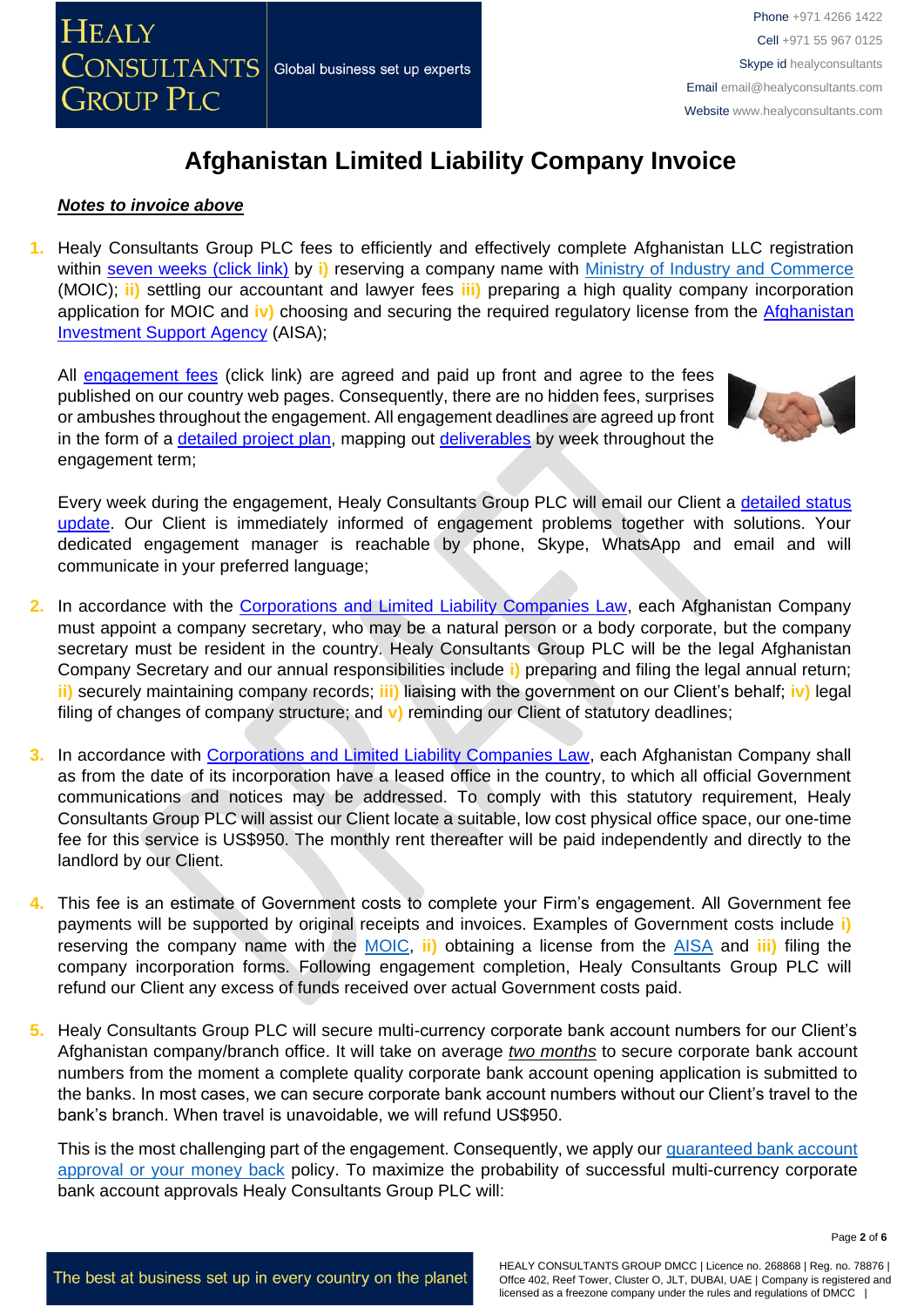

- prepare a quality business plan, including expected inflow and outflow of funds for the first 12 months.
- ✓ contact multiple banks to secure their written confirmation, welcoming a formal application from our Client's business.
- negotiate and aggressively follow up with the bank relationship managers to ensure a timely corporate bank account approval.

To minimize engagement surprises and align all parties' expectations, I recommend you read [this web](https://www.healyconsultants.com/multi-currency-corporate-bank-account/)  [page,](https://www.healyconsultants.com/multi-currency-corporate-bank-account/) specially the due diligence documentation section;

- **6.** In accordance with the [Afghanistan Revenue Department guidelines,](https://mof.gov.af/sites/default/files/2019-03/Guide%2004%20-%20Tax%20Overview%20for%20Businesses%2C%20Investors%20%26%20Individuals-min.pdf) all companies must secure a tax identification number (TIN);
- **7.** Healy Consultants Group PLC project management fees relate to time and resources dedicated to:
	- **a)** thoroughly research and plan Afghanistan business set up for our Client;
	- **b)** devising strategies to **i)** minimize the total engagement period, **ii)** complete the engagement without our Client's travel and **iv)** avoid the need for a specific regulatory license;
	- **c)** agreeing the optimum corporate structure with our Client;
	- **d)** submitting a high-quality company incorporation application to the [Ministry of Industry and Commerce](https://moci.gov.af/) (MOIC[\);](http://www.dubaided.gov.ae/en/Pages/default.aspx)
	- **e)** choosing the optimum regulatory license for our Client business activities (if required);
	- **f)** injecting the paid-up share capital on our Client's behalf (if required);
	- **g)** collating and supervising the legalization and attestation and translation of Client documents;
	- h) weekly detailed engagement [status updates](http://www.healyconsultants.com/index-important-links/weekly-engagement-status-email/) to our Client and weekly Thursday conference calls;
	- **i)** payment of retainer fees to multiple local lawyers and accountants;
	- **j)** ensuring our Client complies with local regulations and legally owns and controls the entity;
	- **k)** ascertain the specific accounting, tax, legal and compliance considerations;
	- **l)** finding solutions to [challenges that occur](http://www.healyconsultants.com/engagement-project-management/) throughout the engagement;
	- **m)** determining the local and international tax obligations of the new entity, including corporate income tax, payroll taxes, withholding tax and sales taxes;
- **8.** For an active trading company, these [accounting and tax](https://www.healyconsultants.com/afghanistan-company-registration/accounting-legal/) fees are an estimate of Healy Consultants Group PLC fees to efficiently and effectively discharge your annual company accounting and tax obligations. Following receipt of a set of draft accounting numbers from your company, Healy Consultants Group PLC will more accurately advise accounting and tax fees. For a dormant company, Healy Consultants Group PLC fees are only US\$950;

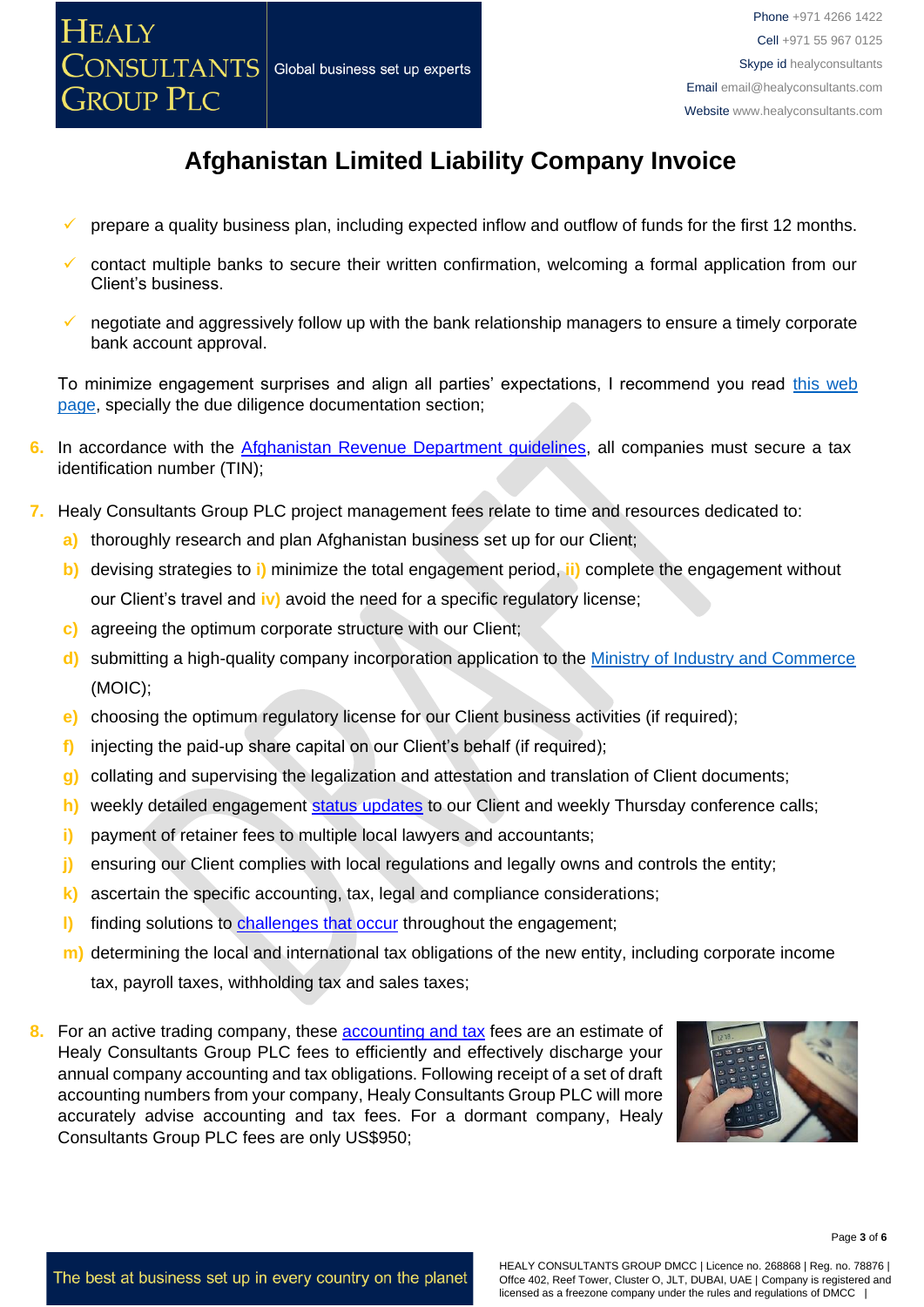- **9.** All fees quoted in this invoice correspond to fees quoted [on Healy Consultants Group PLC's](http://www.healyconsultants.com/company-registration-fees/) website. Please review this invoice carefully to identify errors. During the rush of the business day, it is possible that Healy Consultants Group PLC inadvertently made fee calculation errors, typing errors or omitted services or omitted historic fee payments from Clients. In the unfortunate event you identify invoice errors, please revert to me directly re the same. I apologize in advance if I or my staff made invoice errors;
- **10.** Assuming our Clients re-engage Healy Consultants Group PLC in year 2, this fee is an estimate of the fees payable next year, 12 months after the date of company registration;
- **11.** The fees quoted in this invoice are a prediction of the fees required to efficiently and effectively complete this engagement in a timely manner. If during the engagement Healy Consultants Group PLC realizes that the project is more complex than anticipated, requiring a large additional investment of time, my Firm will revert to request additional fees;
- **12.** Engage Healy Consultants Group PLC to [project manage](http://www.healyconsultants.com/project-manage-engagements/) business set up in every country on the planet. We are the best in the [world](http://www.healyconsultants.com/best-in-the-world/) at what we do, timely completing the  $\overline{A}$  to  $\overline{Z}$  of every country engagement;
- **13.** In accordance with the [Corporations and Limited Liability Companies Law,](https://afghaneconomics.com/law/1/Corporation%20and%20Limited%20Liability%20Law.pdf) there is no minimum share capital required for an Afghanistan LLC. However, in order to secure the AISA approval, every company will need to deposit a certain share capital amount which will vary in accordance with the scale of operations;
- **14.** During the course of your engagement multiple couriers will be sent to **i)** our local lawyers and accountants **ii)** banks and **iii)** our Client. Healy Consultants Group PLC expects the courier fees will be US\$150. All courier fee payments will be supported by original receipts and invoices. Following engagement completion, Healy Consultants Group PLC will refund our Client any excess of funds received over actual courier costs paid;
- **15.** If our Client and Healy Consultants Group PLC properly plan this engagement, our Clients' will *not* have to travel during this engagement. Healy Consultants Group PLC will efficiently and effectively and aggressively complete company registration and corporate bank account opening in a timely manner without our Client presence. Instead, our Client will need to **i)** sign and get documents legalized in the embassy in their country of origin and **ii)** courier the originals to Healy Consultants Group PLC office;



- **16.** If our Client requires non-resident nominee shareholder and directo[r services \(click link\),](http://www.healyconsultants.com/corporate-outsourcing-services/nominee-shareholders-directors/) Healy Consultants Group PLC will be pleased to assist. Our fee for professional, passive nominee corporate shareholder amounts to US\$2,100 per annum. Our fee to be both nominee director and shareholder amounts to US\$6,600 per annum. Being the sole shareholders and sole director of a Client's company exposes Healy Consultants Group PLC to reputation, litigation and financial risk;
- **17.** Depending on our Client's business and nationality, the Government may require a special regulatory license to carry on your business in the country. Healy Consultants Group PLC will assist our Client secure license approval; there may be additional engagement fees. However, the Government enjoys ultimate power of approval of company registrations and business licenses.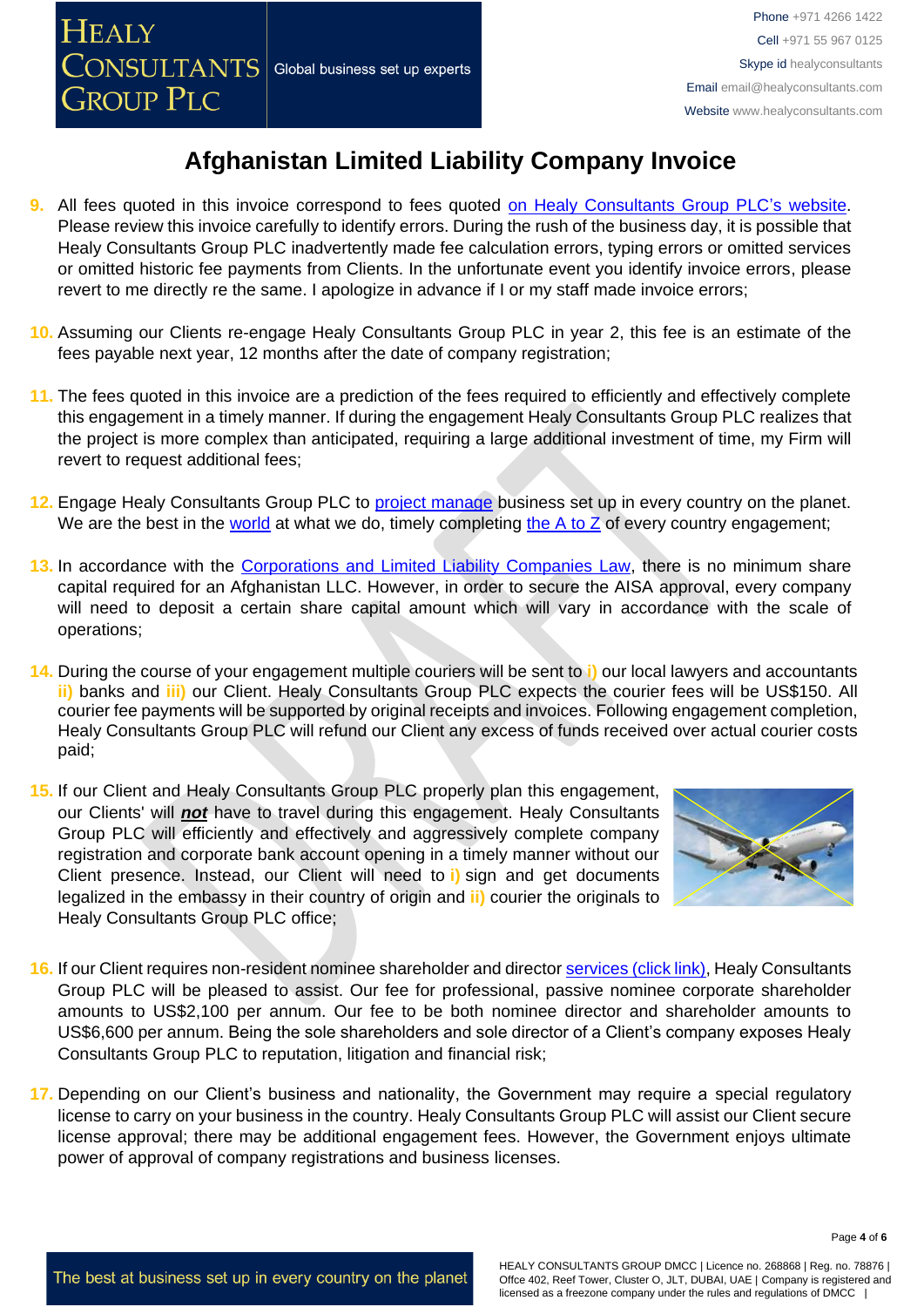- 18. If required, Healy Consultants Group PLC will be pleased to assist your firm to secure [employee](http://www.healyconsultants.com/afghanistan-company-registration/formation-support-services/) visa approvals. Our fee is US\$4,950 for the first employee and US\$3,950 for each employee thereafter. Our employee visa fees includes preparation of a quality visa application and submitting to the correct Government immigration officers. The Government enjoys ultimate power of approval of visa applications. Consequently, guaranteed success is outside of Healy Consultants Group PLC's control. What is inside our control is the preparation and submission of a high-quality immigration visa application that maximizes the likelihood of visa approval;
- **19.** Monthly and quarterly Government tax obligations include **i)** monthly payroll reporting and **ii)** quarterly business receipts tax (BRT). If you need our help, Healy Consultants can complete monthly Government reporting for a monthly fee of US\$960. Healy Consultants monthly support will include **i)** receive in drop box the monthly invoices from our client **ii)** label monthly bank statement transactions and **iv)** monitor monthly profit levels to minimize annual tax **v)** submission of monthly employee payroll reporting;
- **20.** During the engagement, shareholders and directors documents may need to be translated into the local language before the Government and Bank approves company registration and corporate bank account opening respectively. Consequently, our Client should budget for possible additional translation and embassy attestation fees. Either our Client or Healy Consultants Group PLC can complete this administrative task;

As always, Healy Consultants Group PLC will negotiate with all third parties to eliminate or reduce additonal engagement costs. For transparency purposes, all third-party fee payments will be supported by original receipts and invoices. Examples of possible third-party payments include **i)** embassy fees; **ii)** notary public costs and **iii)** official translator fees;

- **21.** It is important our Clients are aware of their personal and corporate tax obligations in their country of residence and domicile; and they will fulfill those obligations annually. Let us know if you need Healy Consultants Group PLC help to clarify your local and international annual tax reporting obligations;
- 22. During the annual renewal engagement with our Client, our in-house Legal and Compliance Department [\(click link\)](http://www.healyconsultants.com/about-us/key-personnel/cai-xin-profile/) reviews the quality and completeness of our Client file. Consequently, Healy Consultants Group PLC may revert to our Client to ask for more up to date [due diligence documentation;](http://www.healyconsultants.com/due-diligence/)
- **23.** Some of our Clients require an [immediate Afghanistan](http://www.healyconsultants.com/turnkey-solutions/) solution. With this strategy, if available, within 4 weeks Healy Consultants Group PLC can supply our Client **i)** an existing dormant Afghanistan company number, **ii)** an already approved Afghanistan corporate bank account number; and **iii)** a business address. Turnkey solutions are attractive to those entrepreneurs who wish to immediately close a country deal, sign a contract or invoice a customer;
- **24.** Some of our Clients request Healy Consultants Group PLC to provide temporary shared [office space](http://www.healyconsultants.com/virtual-office/) for 6 months until their preferred business premises is found. If your Firm requires this service, our one-time fee is US\$950. Monthly rental thereafter is paid directly to the landlord, independently of Healy Consultants Group PLC;
- 25. As stipulated on [our website](http://www.healyconsultants.com/) and in section 3 of our engagement letter, Healy Consultants Group PLC will only commence the engagement following **i)** settlement of our fees; and **ii)** completion and signing of our legal engagement letter;